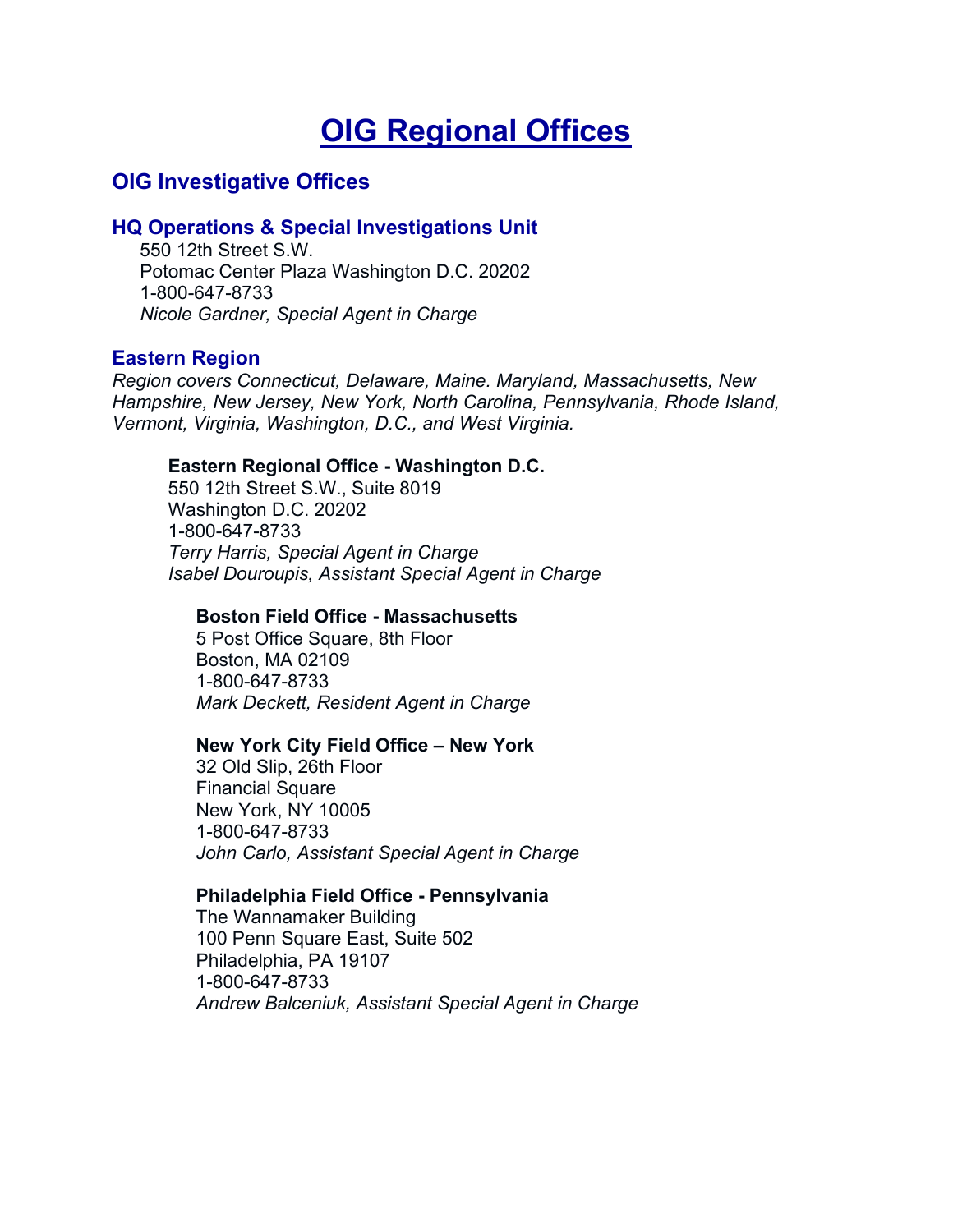#### **Pittsburgh Field Office - Pennsylvania**

William S, Morehead Federal Building 1000 Liberty Avenue, Suite 1503 Pittsburgh, PA 15222-4004 1-800-647-8733 *Teke Brown, Resident Agent in Charge*

# **Southeastern Region**

*Region covers Alabama, Florida, Georgia, Mississippi, South Carolina, Puerto Rico, Tennessee, and the Virgin Islands.*

#### **Southeastern Regional Office - Florida**

9050 Pines Boulevard, Suite 270 Pembroke Pines, FL 33024 1-800-647-8733 *Reginald France, Special Agent in Charge Robert Wolfe, Assistant Special Agent in Charge*

#### **Atlanta Office - Georgia**

61 Forsyth Street, Room 19T30 Atlanta, GA 30303 1-800-647-8733 *La'Trishia Stallings, Assistant Special Agent in Charge* 

# **Puerto Rico Field Office**

350 Chardon Ave., STE 235 San Juan, PR 00918 1-800-647-8733 *Priscilla Resto, Resident Agent in Charge*

#### **Nashville Field Office - Tennessee**

801 Broadway, Suite C362 Nashville, TN 37203 1-800-647-8733 *Chance Jones, Resident Agent in Charge*

#### **Midwestern Region**

*Region covers Illinois, Indiana, Iowa, Kansas, Kentucky, Michigan, Minnesota, Missouri, Ohio, Nebraska, North Dakota, South Dakota, and Wisconsin.*

#### **Midwestern Regional Office - Illinois**

JCK Federal Building 230 South Dearborn Suite 3964 1-800-647-8733 Chicago, IL 60604 *John F. Woolley, Special Agent in Charge*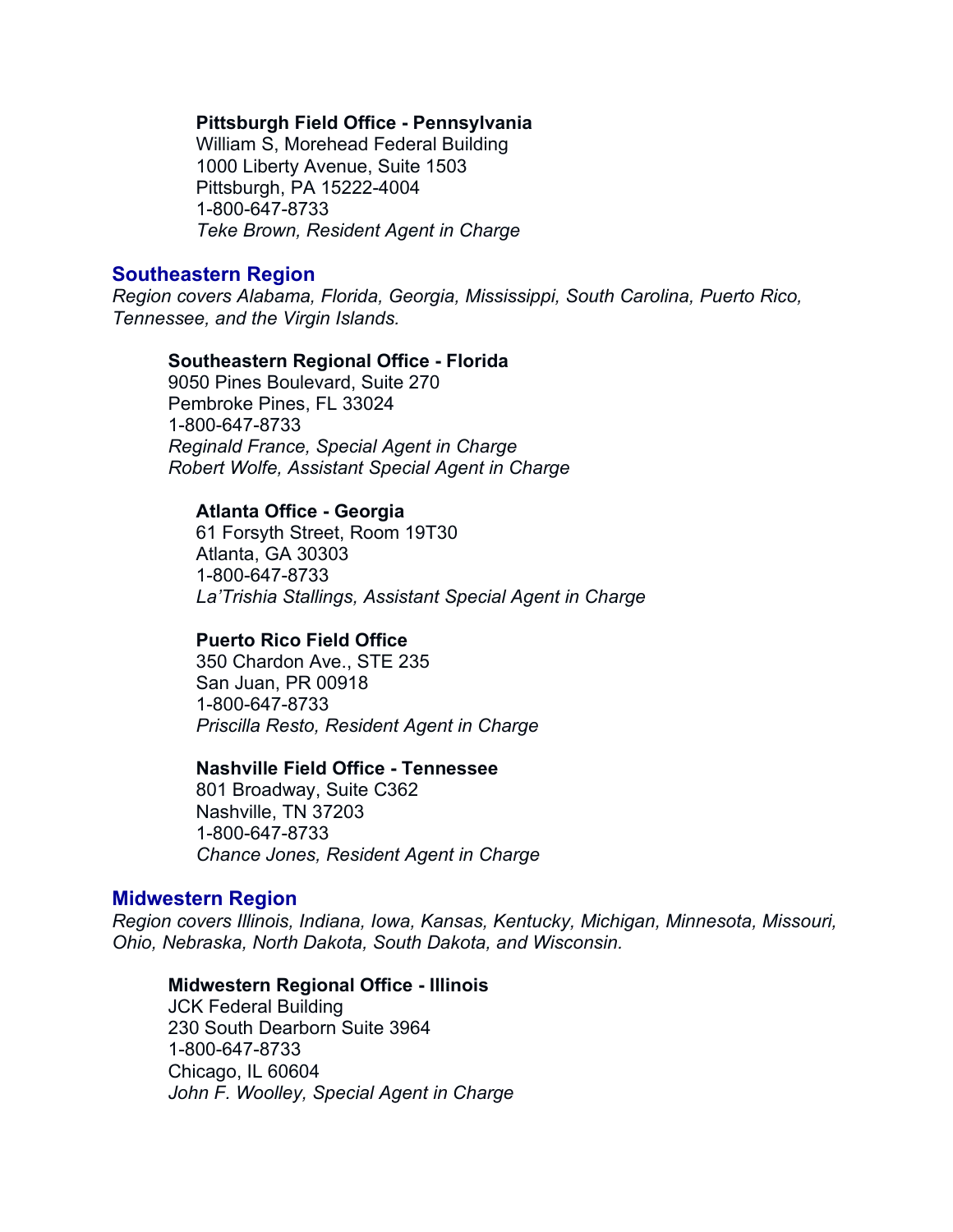# **Ann Arbor Field Office - Michigan**

339 E. Liberty, Suite 310 Ann Arbor, MI 48104 1-800-647-8733 *Scott Wingle, Assistant Special Agent in Charge*

### **Kansas City Field Office - Missouri**

1010 Walnut Street, Suite 410 Kansas City, MO 64106 1-800-647-8733 *Jeffrey Kenney, Assistant Special Agent in Charge*

# **Southwestern Region**

*Region covers Arkansas, Louisiana, Oklahoma, and Texas.*

### **Southwestern Regional Office - Texas**

1201 Elm Street, Suite 1090 Dallas, TX 75270 1-800-647-8733 *J. Edd, Cole, Special Agent in Charge Wes Carter, Assistant Special Agent in Charge*

# **Western Region**

*Region covers Alaska, Arizona, California, Colorado, Hawaii, Idaho, Montana, Nevada, New Mexico, Oregon, Utah, Washington State, Wyoming, American Samoa, Guam, and Northern Mariana Islands.*

#### **Western Regional Office - California**

One World Trade Center, Suite 2300 Long Beach, CA 90831 1-800-647-8733 *Adam Shanedling, Special Agent in Charge Christopher Hodge, Assistant Special Agent in Charge*

#### **Denver Field Office - Colorado**

1244 Speer Blvd., Suite 604A Denver, CO 80204 1-800-647-8733 *Dana McKay, Assistant Special Agent in Charge*

#### **Phoenix Field Office - Arizona**

2700 North Central Avenue, Suite 300 Phoenix, AZ 85004 1-800-647-8733 *Damian White, Resident Agent in Charge*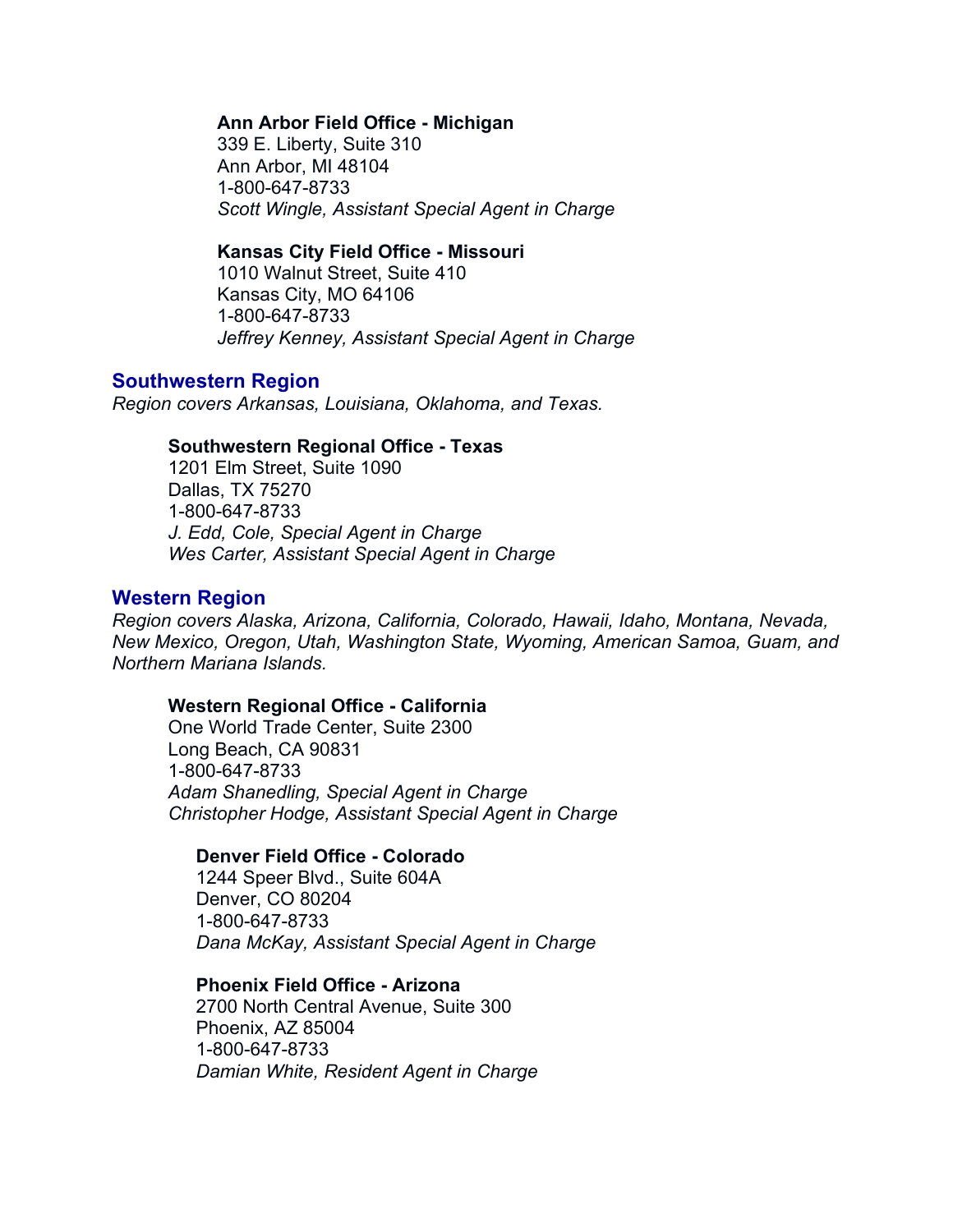# **OIG Regional Audit Offices**

## **Sacramento Regional Office (California)**

501 I Street, Suite 9-200 Sacramento, CA 95814 (916) 930-2388 *Ben Sanders, Regional Inspector General for Audit Vacant, Assistant Regional Inspector General for Audit*

# **Atlanta Regional Office (Georgia)**

Sam Nunn Federal Building 61 Forsyth Street, Room 19T30 Atlanta, GA 30303 (404) 974-9417 *Selina Boyd, Regional Inspector General for Audit Juan Santiago, Assistant Regional Inspector General for Audit*

# **Chicago Regional Office (Illinois)**

JCK Federal Building 230 South Dearborn, Suite 3964 Chicago, IL 60604 (312) 730-1620 *Gary D. Whitman, Regional Inspector General for Audit Jon Enslen, Assistant Regional Inspector General for Audit*

#### **Kansas City Regional Office (Missouri)**

1010 Walnut Street, Suite 410 Kansas City, MO 64106 (816) 268-0519 *Gary D. Whitman, Regional Inspector General for Audit Jon Enslen, Assistant Regional Inspector General for Audit*

# **New York City Regional Office (New York)**

32 Old Slip, 26th Floor New York, NY 10005 (646) 428-3860 *Myra Hamilton, Regional Inspector General for Audit Doral Hill, Assistant Regional Inspector General for Audit Tracie Goff-Smith, Assistant Regional Inspector General for Audit*